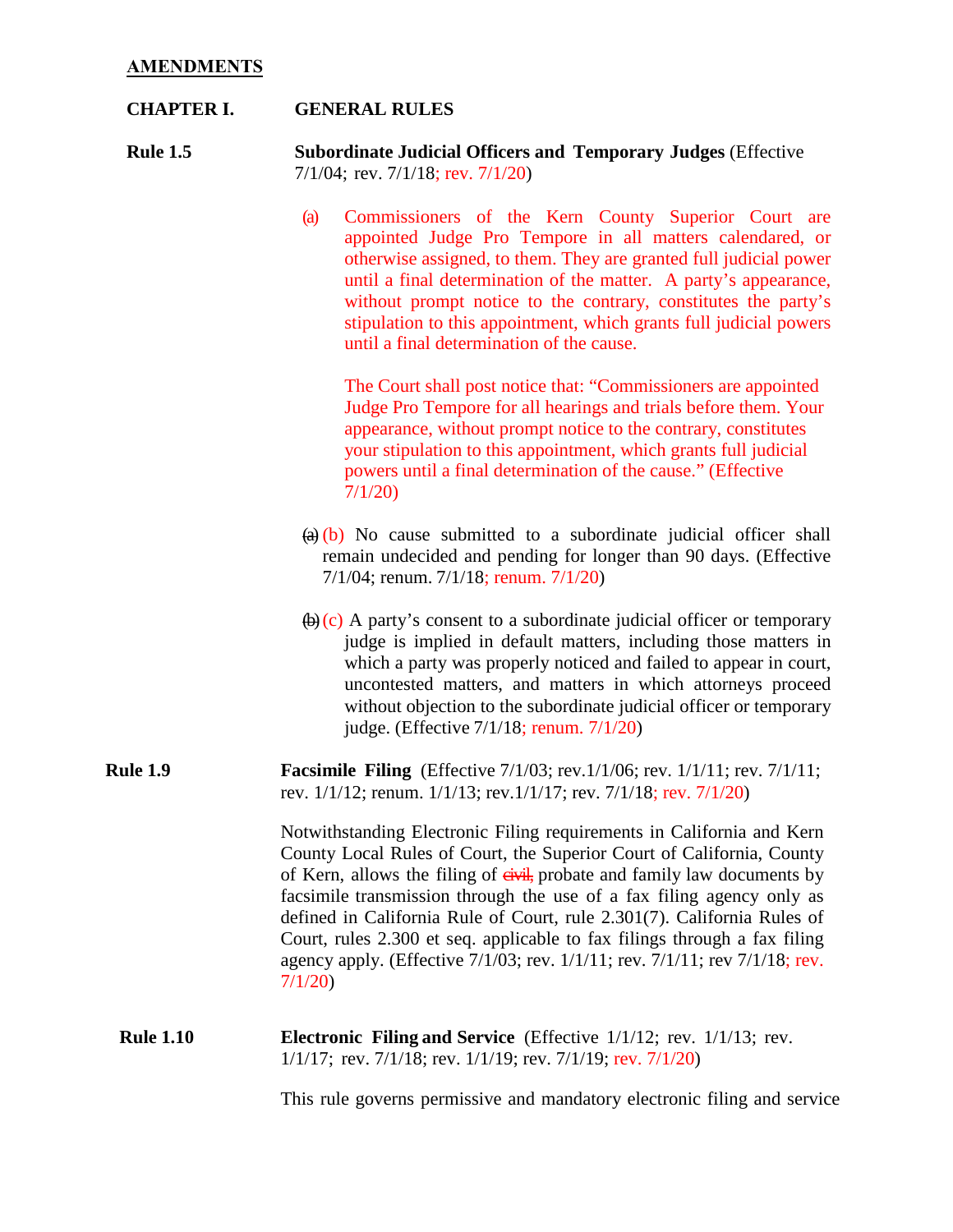of documents in the Superior Court of California, County of Kern. As authorized by Code of Civil Procedure (CCP) section 1010.6(d) and California Rules of Court (CRC), rule 2.253(b)(1), Mandatory Electronic Filing (E-File) will be required for represented parties in all cases filed in on all Limited and Unlimited Civil, Family Law (subject to the exceptions listed below), case types, including cases related to California Environmental Quality Act (CEQA), Civil Writ petitions cases, and Unlawful Detainers. Family Law cases, Probate cases, and Habeas Corpus proceedings are not subject to the mandatory e-filing requirement at this time. (Effective 1/1/12; rev. 1/1/17; rev. 7/1/19; rev. 7/1/20)

This requirement is specific to all attorneys, justice partners, and vendors filing in this area. Represented parties in other civil cases including Family Law, Probate, and Habeas Corpus proceedings, Attorneys in proceedings filed under the Domestic Violence Prevention Act and the Elder Abuse and Dependent Adult Civil Protection Act, attorneys representing minors in family law proceedings, court-appointed attorneys in family law proceedings, attorneys representing parties who have been granted a fee waiver, and self-represented litigants are not required to E-File, but are encouraged to participate. (Effective 1/1/12; rev. 7/1/18; rev. 7/1/19; rev. 7/1/20)

. . .

### Rule 1.12 Return of Exhibits (Effective 7/1/20)

Absent a stipulation of the parties at the conclusion of the trial or hearing to return exhibits, and provided there is compliance with Penal Code sections 1417.2, 1417.3 and 1417.5 or Code Civ. Pro. Sections 1952(a) and 1952.2, upon a noticed motion exhibits received in evidence at the trial or a hearing may be returned by the court to the party who offered them. For felony cases the noticed motion must be filed in the Criminal Calendar Department on the 8:30 a.m. calendar. For misdemeanor cases and civil cases the noticed motion must be filed in the department that handled the underlying case. (Effective 7/1/20)

#### **CIVIL RULE AMENDMENTS**

### **Chapter III. Civil Rules and Civil Case Management** (Effective 7/1/03**; rev. 7/1/20)**

It is the policy of the Superior Court of California, County of Kern, to manage all civil cases from the date of filing through final disposition. All parties are subject to this policy and are expected to proceed diligently and expeditiously in preparing civil cases for trial. (Effective 7/1/03)

. . .

In civil matters filed in the Regional **Multi-Divisional** Courts, the court shall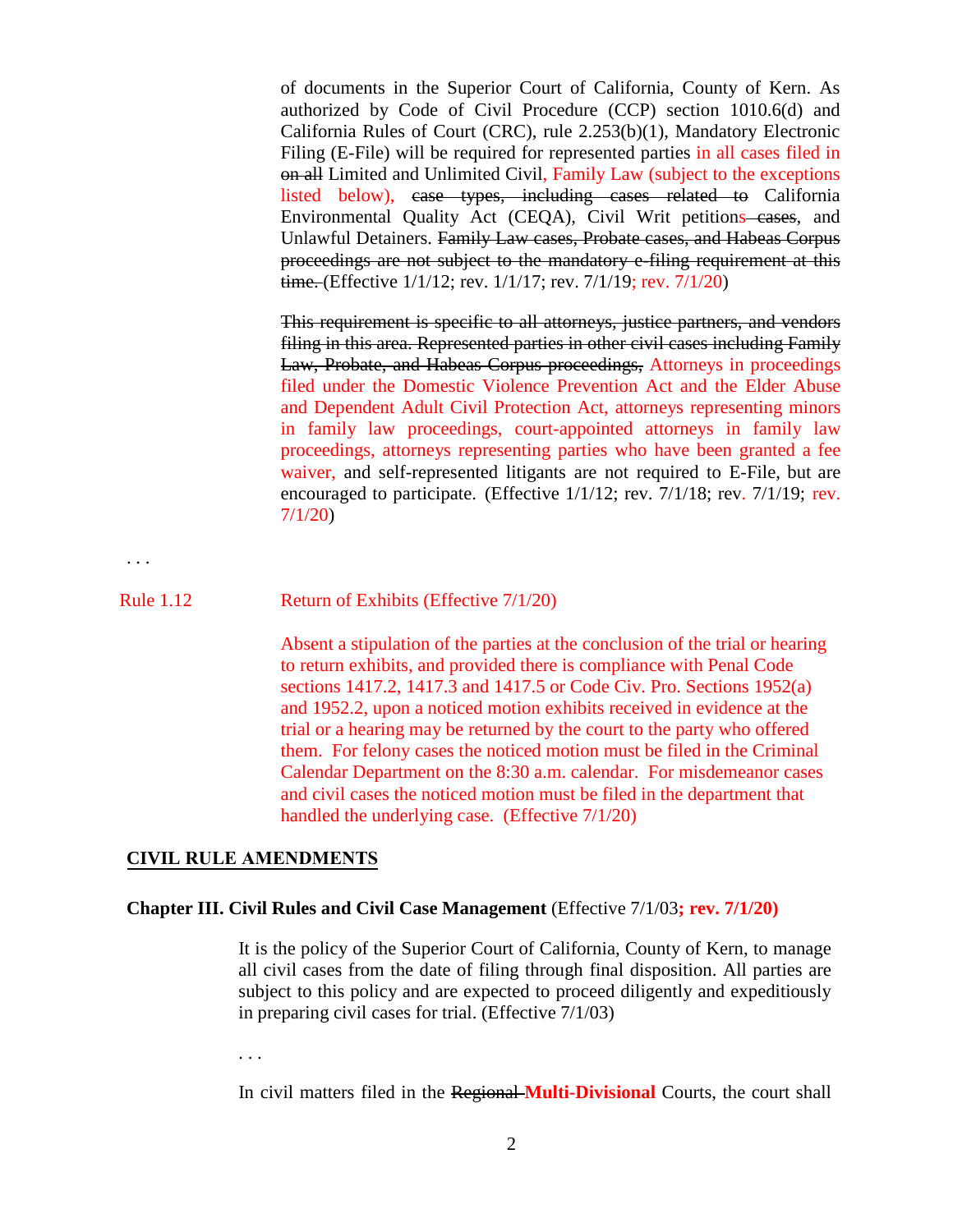determine the appropriate location for the trial at the case management conference. The judge, using information concerning the parties' residences, the attorneys' residences,the likely witness' locations, estimated trial days, and other relevant factors, will determine the need to retain the case at the Regional Division **Multi-Divisional Court** for trial or to transfer the matter to the Metropolitan Court Civil Division. (Effective 7/1/03; rev. 7/1/20)

. . . .

# **Rule 3.3** Civil Law and Motion – Civil (Effective 7/1/03; renum. 1/1/13; rev. 1/1/14; rev. 7/1/15**; rev. 7/1/20**)

All law and motion matters will be heard pursuant to applicable courtroom schedules.

Within the Metropolitan Division, hearing dates for regularly noticed law and motion proceedings in the unlimited general civil departments ("Fast Track") that are filed by attorneys, shall be precleared and reserved through the Attorney Motions Reservation System ("System") at htt[p:www.kerncourtlink.com/.](http://www.kerncourtlink.com/) **by calling the Civil Division at (661) 868-7204.** All motions made through the system **that are pre-cleared and reserved** must be filed, and the motion filing fees paid within three (3) days of the date that the reservation is made, unless the motion is a type requiring notice to parties with delayed filing time limits, e.g., motions pursuant to Code of Civil Procedure sections 128.7 or 437(c). Failure to pay the filing fee and file the moving papers timely will result in the expiration of the reserved hearing date. All moving papers must contain the Reservation Number of the Motion in the caption of the Notice of Motion underneath the information required per California Rules of Court, rule 3.1110(b). Use of the System is not available to parties representing themselves *in propria persona;*  they must file their motions with the Court with a chosen date that complies with the service requirements of the Code of Civil **Procedure.** (Effective 7/1/03; renum. 1/1/13; rev. 1/1/14; rev. 7/1/15)

This Rule does not apply to ex parte applications. (See, Local Rule 3.4.)

Attorneys with cases which **that** are assigned as "NFT" (Non Fast Track) to a department other than one of the unlimited general civil departments do not use the System for **reserving need to call in to reserve** law and motion dates., and **These** motions are to be filed and served pursuant to statute with the date as chosen by the attorney noticing the motion. (Effective 7/1/03; renum. 1/1/13; rev. 1/1/14**; rev. 7/1/20**)

### **CHAPER IX AMENDMENTS**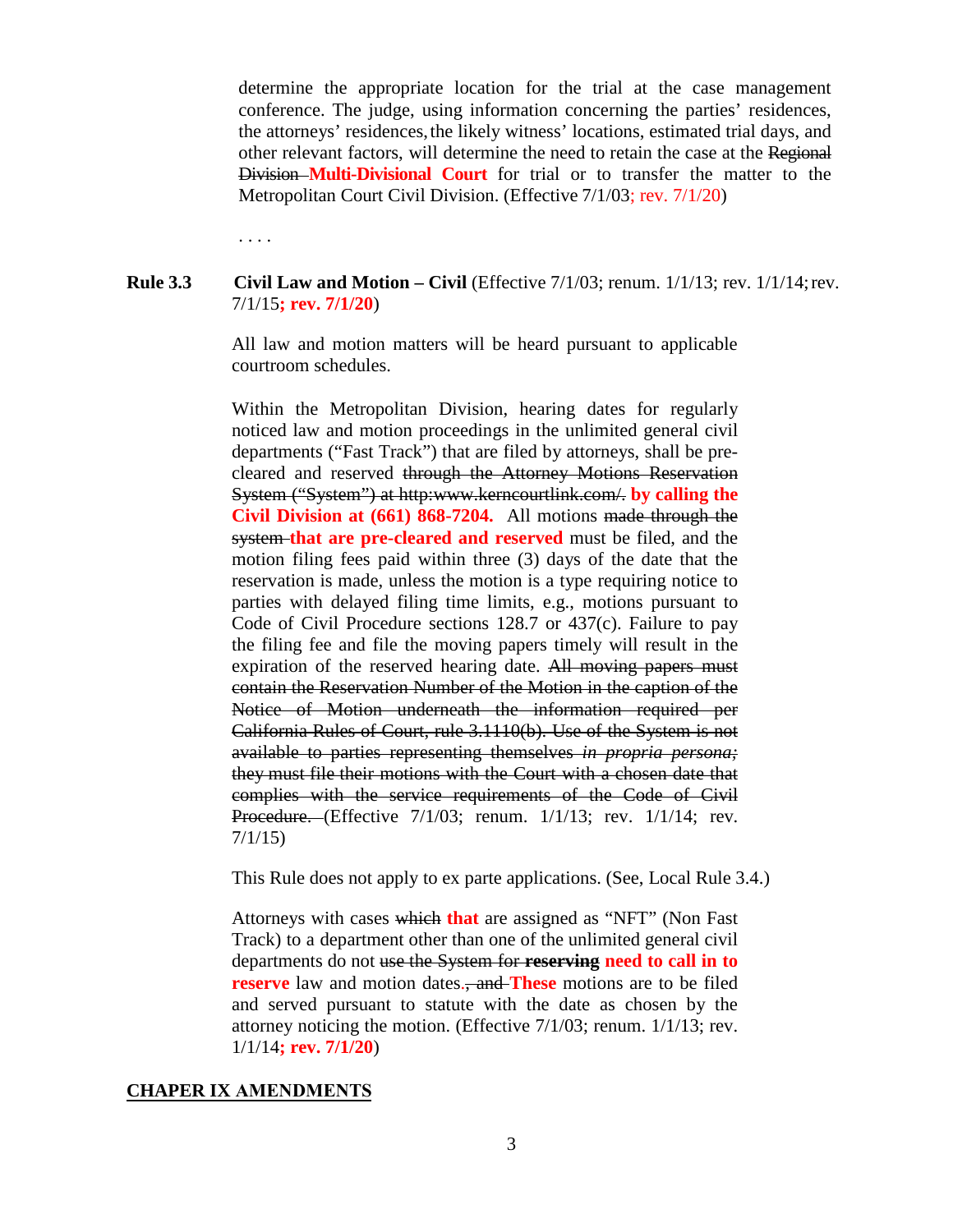### **Chapter IX. Court Communication Protocol for Domestic Violence and**

**Child Custody Orders** (Effective 1/1/06; rev. 1/1/20**; rev. 7/1/20**)

This rule provides for a protocol that is adopted in conformity with California Rules of Court, rule 5.445 and Penal Code section 136.2. For the purposes of this rule, the following definitions apply: (Effective 1/1/06; rev. 1/1/20**; 7/1/20**)

(a) "Criminal court protective order" (hereafter CPO) means any court order issued under California Penal Code, section 136.2 arising from a complaint, an information, or an indictment in which the victim or witness and the defendant have a relationship as defined in California Family Code section 6211. (Effective 1/1/06; rev. 1/1/20)

(b) "Court" means all divisions of the Superior Court of the County of Kern. (Effective 1/1/06)

(c) "Civil court" means any court that issues custody and visitation orders, specifically including but not limited to Juvenile, Family Law, and Probate. (Effective 1/1/06)

(d) "Cases involving child custody and visitation" include Family Law (dissolutions, legal separations, nullities, Domestic Violence Prevention Act, parentage, petitions for custody and support, domestic partnership actions, child support matters where custody or visitation is an issue, and any other Family Law matters related to custody or visitation), Juvenile, and Probate guardianship proceedings. (Effective 1/1/06)

(e) **This rule is intended to p**Protect the rights of all parties and enhance the ability of law enforcement to enforce orders. (Effective 1/1/20**; renum. 7/1/20**)

> (e) Encourage courts to establish regional communication systems with courts in neighboring counties regarding the existence of and terms of criminal court protective orders. (Effective 1/1/20)

> (f) This rule is not intended to change the procedures, provided in Family Code section 6380, for the electronic entry of domestic violence restraining orders into the Domestic Violence Restraining Order System. (Effective 1/1/20)

The purpose of this rule is to set forth a protocol to accomplish the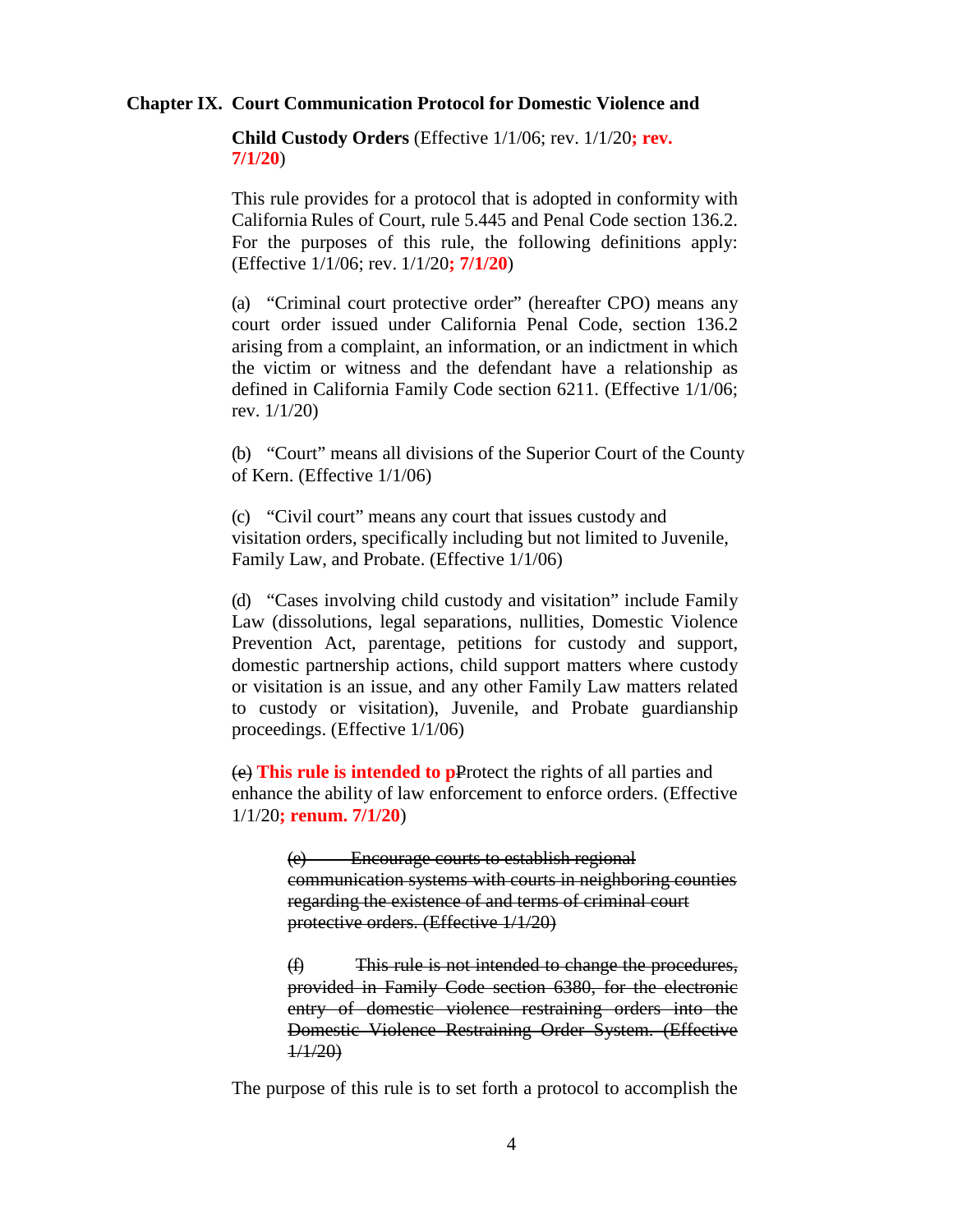following: (Effective 1/1/06**; renum. 7/1/20**)

(aa) **(1)** For the courts to share information about the existence and terms of CPOs and other orders regarding child custody and visitation that involve the defendant and the victim or witness named in the CPO. (Effective 1/1/06; **renum. 7/1/20**)

(bb) **(2)** For courts hearing cases involving child custody and visitation to take every action practicable to ensure that they are aware of the existence of any CPO involving the parties to the action currently before them. (Effective 1/1/06**; renum. 7/1/20**)

(cc) **(3)** For criminal courts to take every action practicable to ensure that they are aware of the existence of any child custody or visitation court orders involving the defendant in the action currently before them. (Effective 1/1/06**; renum. 7/1/20**)

(dd) (4) For the courts to permit appropriate visitation between a criminal defendant and his or her children pursuant to civil court orders, but at the same time provide for the safety of the protected person by ensuring that a CPO is not violated. (Effective 1/1/06**; renum. 7/1/20**)

This rule is not intended to change the procedures, set forth provided in Family Code section 6380, for the electronic entry of domestic violence restraining orders into the Domestic Violence Restraining Order System. (Effective 1/1/20**; renum. 7/1/20**)

# **Rule 9.3.3 Custody and Visitation Orders Issued Subject to a CPO** (Effective 1/1/06**; rev. 7/1/20**)

A Criminal Court that issues a CPO may permit appropriate contact between a criminal defendant subject to a CPO and the protected person in order to allow **Civil Family or Juvenile** Court-ordered visitation between a criminal defendant and his or her children. If the Criminal Court permits such contact between the restrained and protected persons, the order for contact shall be indicated on the Judicial Council form entitled Protective Order in Criminal Proceeding (CLETS) and shall comply with the requirements of Penal Code Section  $136.2(j_f^2)(1)$  and (2). A CPO takes precedence over any civil**, family, or juvenile** order that has been issued at any time. (Effective 1/1/06**; rev. 7/1/20**)